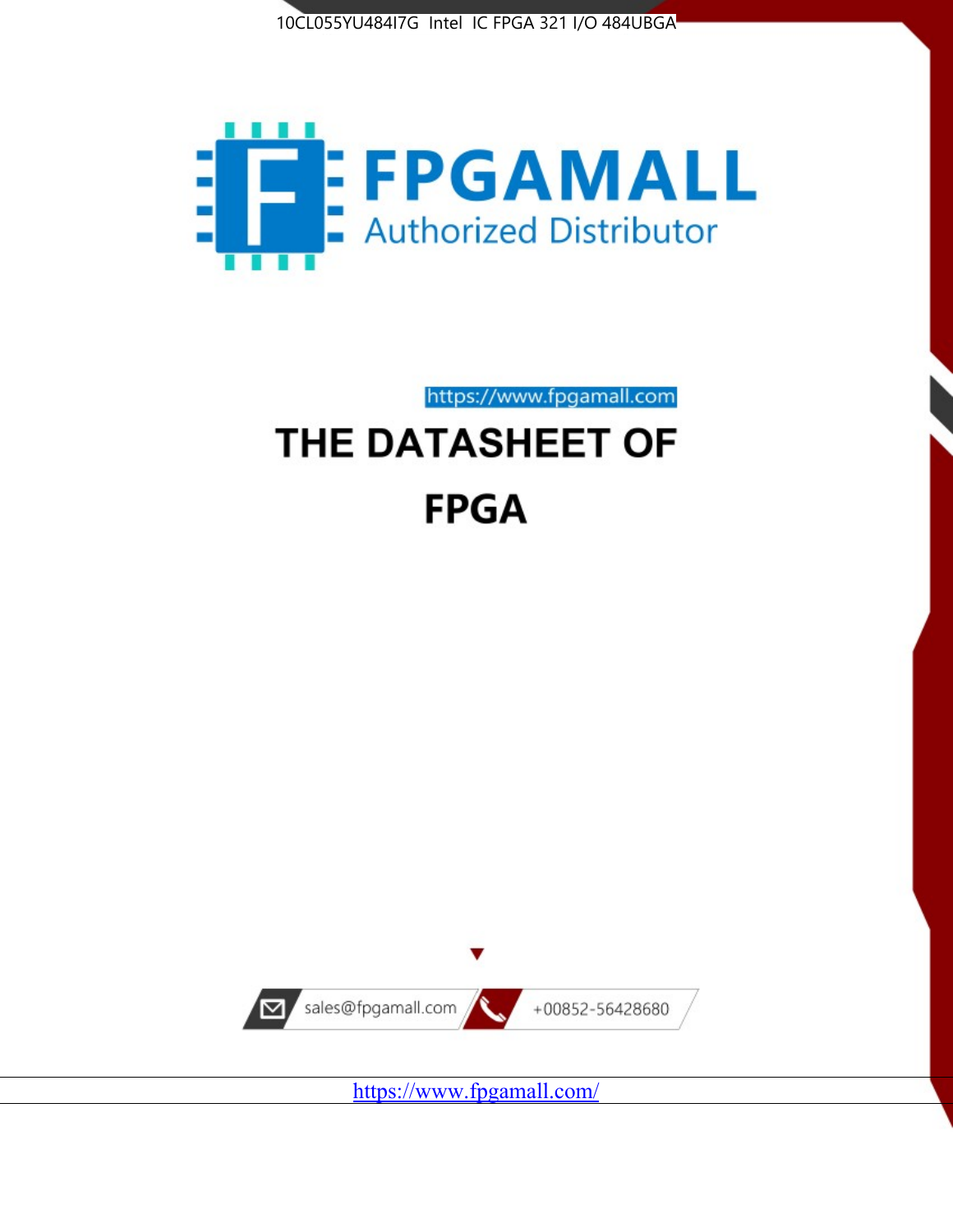10CL055YU484I7G Intel IC FPGA 321 I/O 484UBGA



# **Intel® Cyclone® 10 LP Device Overview**



**C10LP51001 | 2020.05.21** Latest document on the web: **[PDF](https://www.intel.com/content/dam/www/programmable/us/en/pdfs/literature/hb/cyclone-10/c10lp-51001.pdf)** | **[HTML](https://www.intel.com/content/www/us/en/programmable/documentation/hci1490246873896.html)**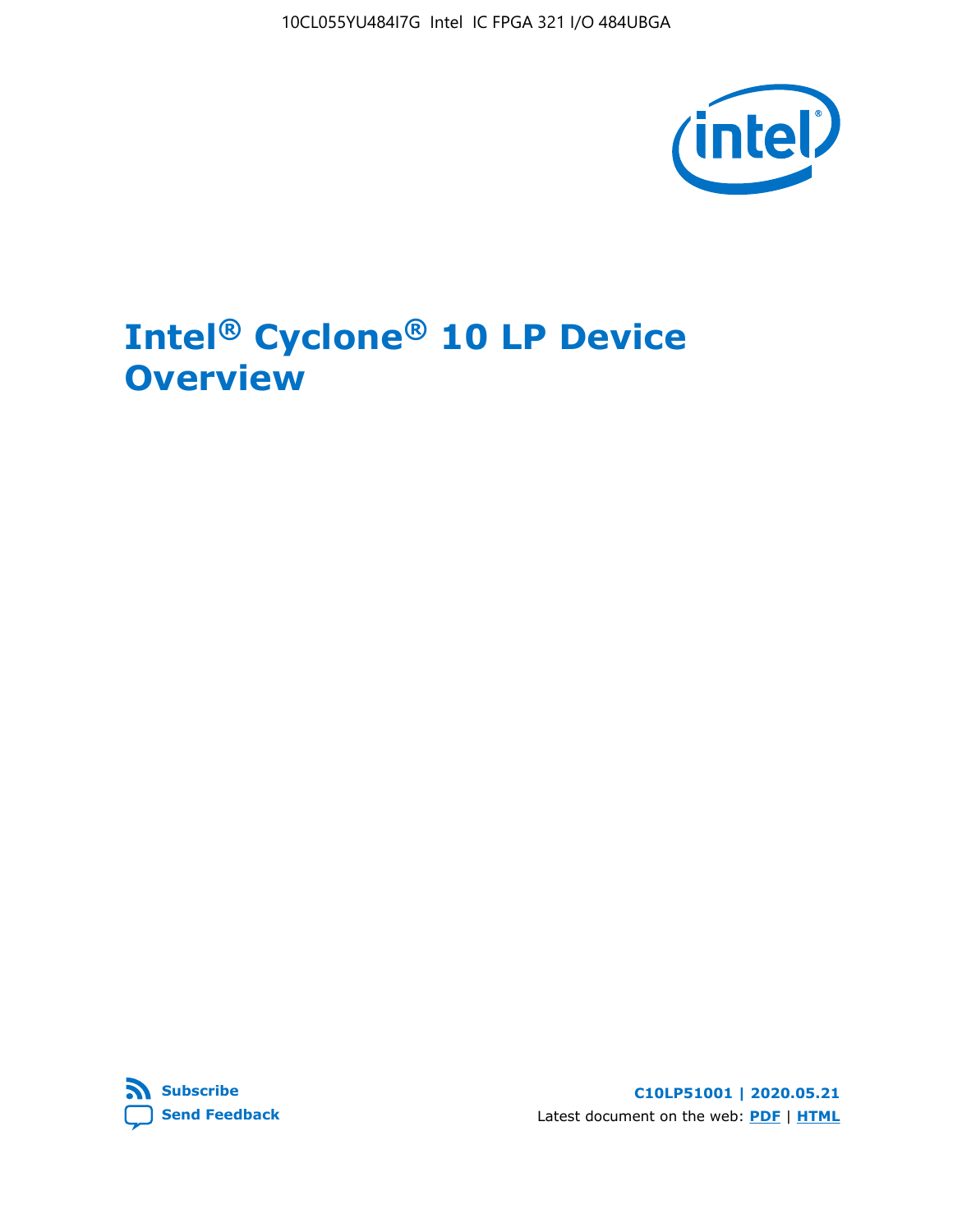

**Contents** 

## **Contents**

| Document Revision History for Intel Cyclone 10 LP Device Overview10 |  |
|---------------------------------------------------------------------|--|

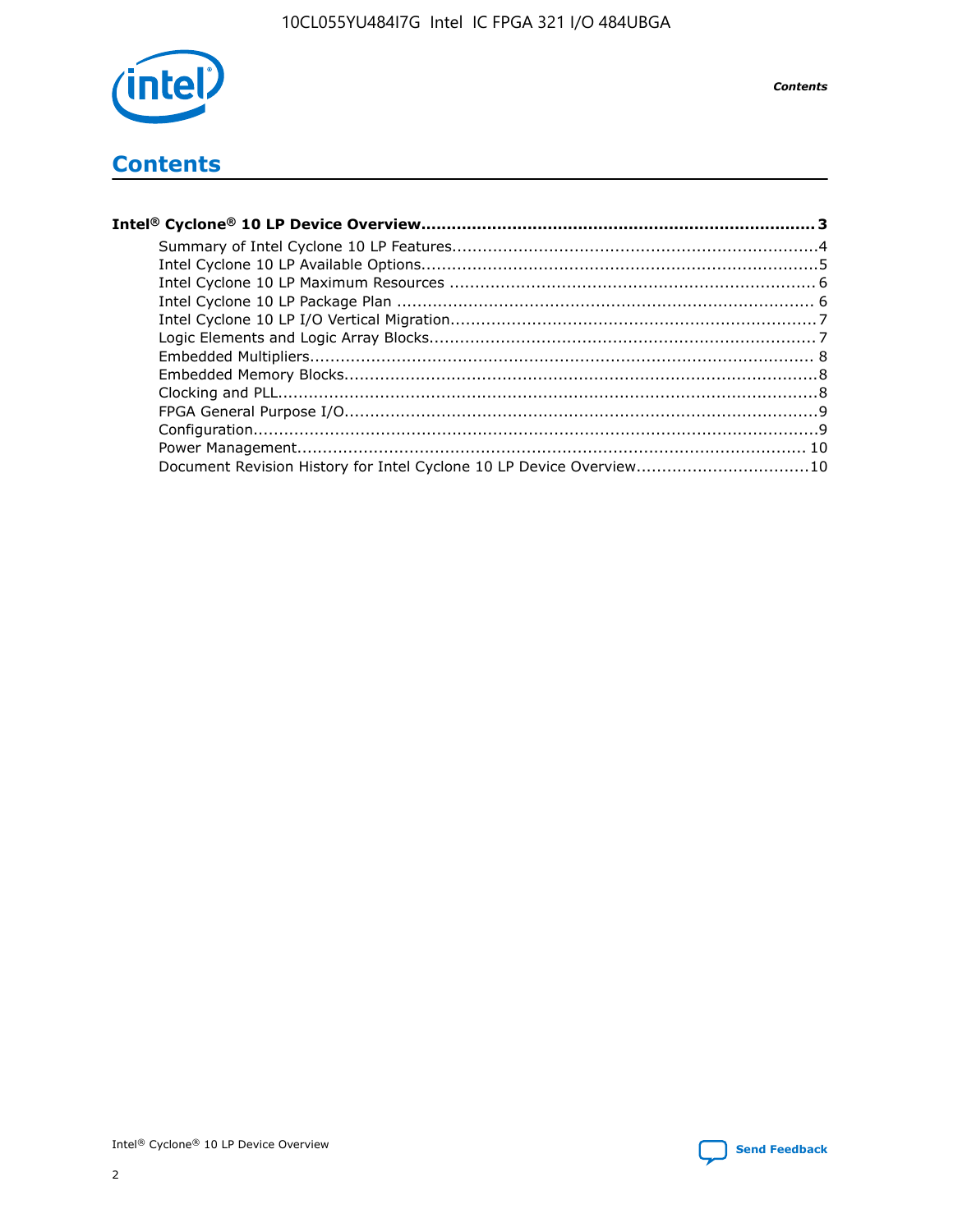

# **Intel® Cyclone® 10 LP Device Overview**

The Intel® Intel Cyclone® 10 LP FPGAs are optimized for low cost and low static power, making them ideal for high-volume and cost-sensitive applications.

Intel Cyclone 10 LP devices provide a high density sea of programmable gates, onboard resources, and general purpose I/Os. These resources satisfies the requirements of I/O expansion and chip-to-chip interfacing. The Intel Cyclone 10 LP architecture suits smart and connected end applications across many market segments:

- Industrial and automotive
- Broadcast, wireline, and wireless
- Compute and storage
- Government, military, and aerospace
- Medical, consumer, and smart energy

The free but powerful Intel Quartus® Prime Lite Edition software suite of design tools meets the requirements of several classes of users:

- Existing FPGA designers
- Embedded designers using the FPGA with Nios® II processor
- Students and hobbyists who are new to FPGA

Advanced users who require access to the full IP Base Suite can subscribe to the Intel Quartus Prime Standard Edition or purchase the license separately.

#### **Related Information**

- [Software Development Tools, Nios II Processor](https://www.altera.com/products/processors/design-tools.html) Provides more information about the Nios II 32-bit soft IP processor and Embedded Design Suite (EDS).
- [Intel Quartus Prime IP Base Suite](https://www.altera.com/products/intellectual-property/design/ip-base-suite.html)
- **[Intel Quartus Prime Editions](https://www.altera.com/products/design-software/fpga-design/quartus-prime/download.html)**

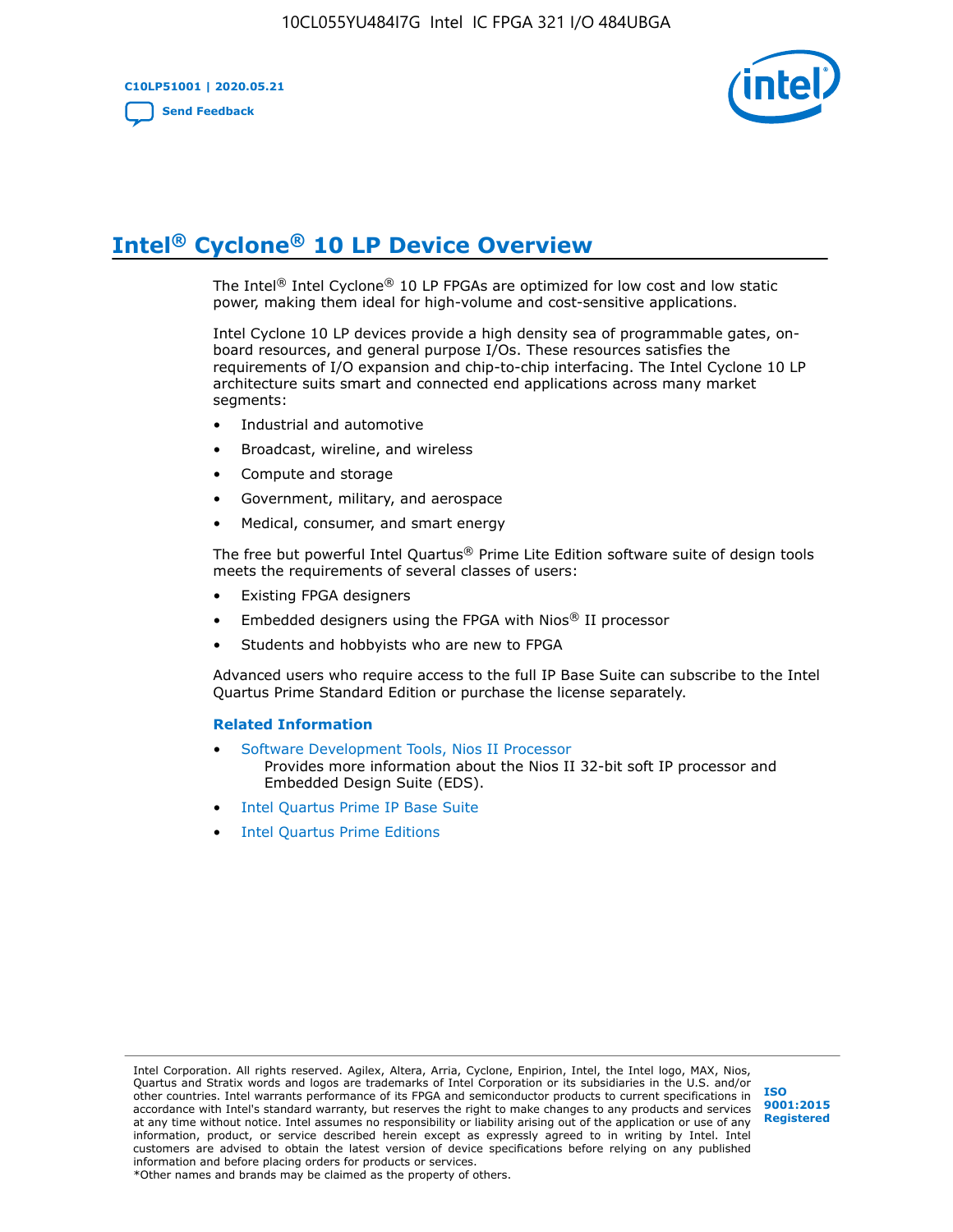

## **Summary of Intel Cyclone 10 LP Features**

## **Table 1. Summary of Features for Intel Cyclone 10 LP Devices**

| <b>Feature</b>                  | <b>Description</b>                                                                                                                                                                                                                                        |
|---------------------------------|-----------------------------------------------------------------------------------------------------------------------------------------------------------------------------------------------------------------------------------------------------------|
| Technology                      | Low-cost, low-power FPGA fabric<br>٠<br>1.0 V and 1.2 V core voltage options<br>Available in commercial, industrial, and automotive temperature grades                                                                                                    |
| Packaging                       | Several package types and footprints:<br>٠<br>- FineLine BGA (FBGA)<br>- Enhanced Thin Quad Flat Pack (EQFP)<br>- Ultra FineLine BGA (UBGA)<br>- Micro FineLine BGA (MBGA)<br>Multiple device densities with pin migration capability<br>RoHS6 compliance |
| Core architecture               | Logic elements (LEs)-four-input look-up table (LUT) and register<br>$\bullet$<br>Abundant routing/metal interconnect between all LEs<br>$\bullet$                                                                                                         |
| Internal memory<br>blocks       | M9K-9-kilobits (Kb) of embedded SRAM memory blocks, cascadable<br>$\bullet$<br>Configurable as RAM (single-port, simple dual port, or true dual port), FIFO buffers, or ROM<br>٠                                                                          |
| Embedded multiplier<br>blocks   | One 18 $\times$ 18 or two 9 $\times$ 9 multiplier modes, cascadable<br>$\bullet$<br>Complete suite of DSP IPs for algorithmic acceleration<br>٠                                                                                                           |
| Clock networks                  | Global clocks that drive throughout entire device, feeding all device quadrants<br>٠<br>Up to 15 dedicated clock pins that can drive up to 20 global clocks                                                                                               |
| Phase-locked loops<br>(PLLs)    | Up to four general purpose PLLs<br>$\bullet$<br>Provides robust clock management and synthesis<br>٠                                                                                                                                                       |
| General-purpose I/Os<br>(GPIOs) | Multiple I/O standards support<br>$\bullet$<br>Programmable I/O features<br>$\bullet$<br>True LVDS and emulated LVDS transmitters and receivers<br>٠<br>On-chip termination (OCT)                                                                         |
| SEU mitigation                  | SEU detection during configuration and operation                                                                                                                                                                                                          |
| Configuration                   | Active serial (AS), passive serial (PS), fast passive parallel (FPP)<br>$\bullet$<br>JTAG configuration scheme<br>٠<br>Configuration data decompression<br>Remote system upgrade<br>٠                                                                     |

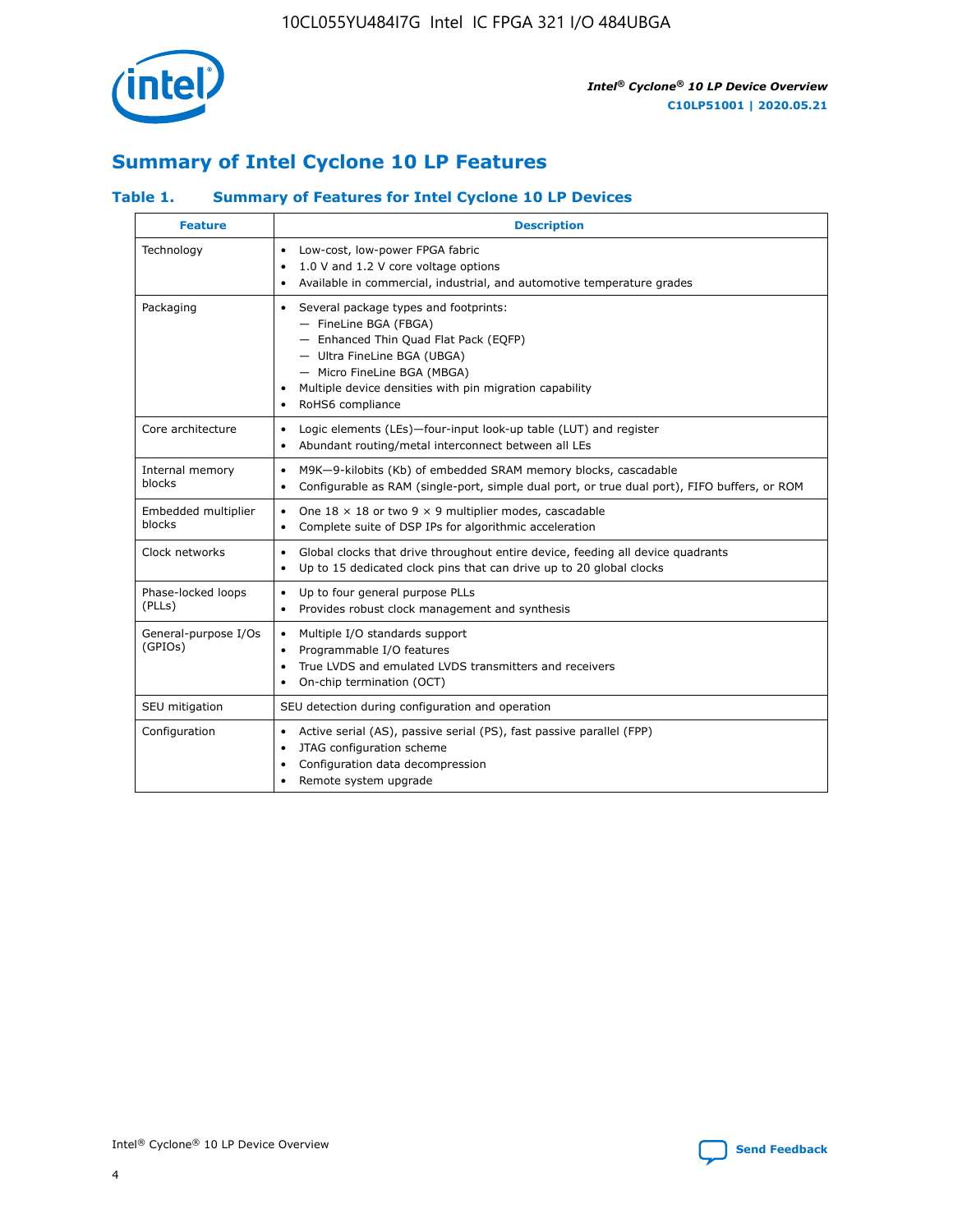*Intel® Cyclone® 10 LP Device Overview* **C10LP51001 | 2020.05.21**



## **Intel Cyclone 10 LP Available Options**

#### **Figure 1. Sample Ordering Code and Available Options for Intel Cyclone 10 LP Devices —Preliminary**



#### **Related Information**

#### [Extended Temperature Device Support](https://www.intel.com/content/www/us/en/products/programmable/temperature.html)

Lists the ordering part number of devices that support the extended industrial operating temperature, the devices' operational speed grade, and Intel Quartus Prime option to set for performing timing analysis at the extended junction temperature range.

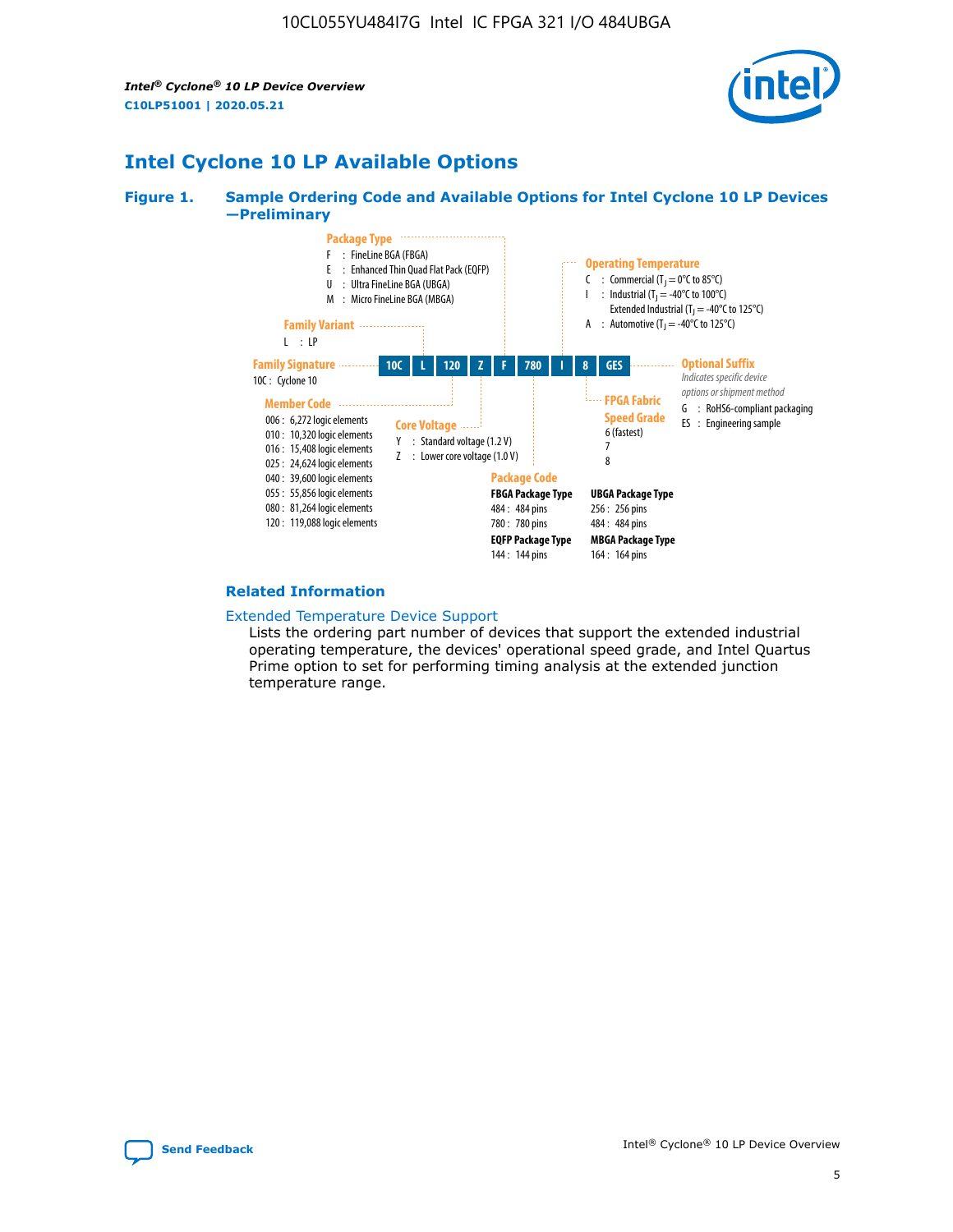

## **Intel Cyclone 10 LP Maximum Resources**

### **Table 2. Maximum Resource Counts for Intel Cyclone 10 LP Devices**

|                           | <b>Resource</b>  | <b>Device</b>  |                |                |                |                |                |                |                |
|---------------------------|------------------|----------------|----------------|----------------|----------------|----------------|----------------|----------------|----------------|
|                           |                  | <b>10CL006</b> | <b>10CL010</b> | <b>10CL016</b> | <b>10CL025</b> | <b>10CL040</b> | <b>10CL055</b> | <b>10CL080</b> | <b>10CL120</b> |
| Logic Elements (LE)       |                  | 6,272          | 10,320         | 15,408         | 24,624         | 39,600         | 55,856         | 81,264         | 119,088        |
| M9K                       | <b>Block</b>     | 30             | 46             | 56             | 66             | 126            | 260            | 305            | 432            |
| Memory                    | Capacity<br>(Kb) | 270            | 414            | 504            | 594            | 1,134          | 2,340          | 2,745          | 3,888          |
| $18 \times 18$ Multiplier |                  | 15             | 23             | 56             | 66             | 126            | 156            | 244            | 288            |
| <b>PLL</b>                |                  | 2              | 2              | 4              | 4              | $\overline{4}$ | 4              | $\overline{4}$ | 4              |
| Clock                     |                  | 20             | 20             | 20             | 20             | 20             | 20             | 20             | 20             |
| Maximum I/O               |                  | 176            | 176            | 340            | 150            | 325            | 321            | 423            | 525            |
| Maximum LVDS              |                  | 65             | 65             | 137            | 52             | 124            | 132            | 178            | 230            |

## **Intel Cyclone 10 LP Package Plan**

#### **Table 3. Package Plan for Intel Cyclone 10 LP Devices**

The GPIO counts do not include the DCLK pins. The LVDS counts include DIFFIO and DIFFCLK pairs only-LVDS I/Os with both p and n pins. Refer to the related information.

| <b>Device</b> | <b>Package</b>                                    |             |              |                                                        |                             |                           |                      |                           |             |                           |                             |                   |             |
|---------------|---------------------------------------------------|-------------|--------------|--------------------------------------------------------|-----------------------------|---------------------------|----------------------|---------------------------|-------------|---------------------------|-----------------------------|-------------------|-------------|
|               | M164<br><b>Type</b><br>164-pin MBGA               |             | 256-pin UBGA | <b>U256</b>                                            | <b>U484</b><br>484-pin UBGA |                           | E144<br>144-pin EQFP |                           | <b>F484</b> | 484-pin FBGA              | <b>F780</b><br>780-pin FBGA |                   |             |
|               | <b>Size</b><br>$8 \text{ mm} \times 8 \text{ mm}$ |             |              | $14$ mm $\times$ 14<br>$19$ mm $\times$ 19<br>mm<br>mm |                             | $22$ mm $\times$ 22<br>mm |                      | $23$ mm $\times$ 23<br>mm |             | $29$ mm $\times$ 29<br>mm |                             |                   |             |
|               | <b>Ball</b><br><b>Pitch</b>                       | $0.5$ mm    |              | $0.8$ mm                                               |                             | $0.8$ mm                  |                      | $0.5$ mm                  |             | 1.0 <sub>mm</sub>         |                             | 1.0 <sub>mm</sub> |             |
|               | I/O<br><b>Type</b>                                | <b>GPIO</b> | <b>LVDS</b>  | <b>GPIO</b>                                            | <b>LVDS</b>                 | <b>GPIO</b>               | <b>LVDS</b>          | <b>GPIO</b>               | <b>LVDS</b> | <b>GPIO</b>               | <b>LVDS</b>                 | <b>GPIO</b>       | <b>LVDS</b> |
| 10CL006       |                                                   |             |              | 176                                                    | 65                          |                           |                      | 88                        | 22          |                           |                             |                   |             |
| 10CL010       |                                                   | 101         | 26           | 176                                                    | 65                          |                           |                      | 88                        | 22          |                           |                             |                   |             |
| 10CL016       |                                                   | 87          | 22           | 162                                                    | 53                          | 340                       | 137                  | 78                        | 19          | 340                       | 137                         |                   |             |
| 10CL025       |                                                   | —           | —            | 150                                                    | 52                          | —                         |                      | 76                        | 18          | -                         | —                           |                   |             |
| 10CL040       |                                                   |             |              |                                                        |                             | 325                       | 124                  |                           |             | 325                       | 124                         |                   |             |
| 10CL055       |                                                   |             |              |                                                        |                             | 321                       | 132                  |                           |             | 321                       | 132                         |                   |             |
| 10CL080       |                                                   |             |              |                                                        |                             | 289                       | 110                  |                           |             | 289                       | 110                         | 423               | 178         |
| 10CL120       |                                                   |             |              |                                                        |                             |                           |                      |                           |             | 277                       | 103                         | 525               | 230         |

### **Related Information**

- [Why does the Intel Quartus Prime software device pin-out show a different](https://www.intel.com/content/altera-www/global/en_us/index/support/support-resources/knowledge-base/component/2020/why-does-intel--quartus--device-pinout-pin-count-shows-a-differe0.html) [number of pins compared to the Intel Cyclone 10 LP Device Overview?](https://www.intel.com/content/altera-www/global/en_us/index/support/support-resources/knowledge-base/component/2020/why-does-intel--quartus--device-pinout-pin-count-shows-a-differe0.html)
- [How is the LVDS pair count that is published in the Intel Cyclone 10 LP Device](https://www.intel.com/content/altera-www/global/en_us/index/support/support-resources/knowledge-base/component/2020/how-is-the-lvds-pair-count-in-intel--cyclone--10-device-overview.html) [Overview calculated?](https://www.intel.com/content/altera-www/global/en_us/index/support/support-resources/knowledge-base/component/2020/how-is-the-lvds-pair-count-in-intel--cyclone--10-device-overview.html)



Intel<sup>®</sup> Cyclone<sup>®</sup> 10 LP Device Overview **[Send Feedback](mailto:FPGAtechdocfeedback@intel.com?subject=Feedback%20on%20Intel%20Cyclone%2010%20LP%20Device%20Overview%20(C10LP51001%202020.05.21)&body=We%20appreciate%20your%20feedback.%20In%20your%20comments,%20also%20specify%20the%20page%20number%20or%20paragraph.%20Thank%20you.)** Send Feedback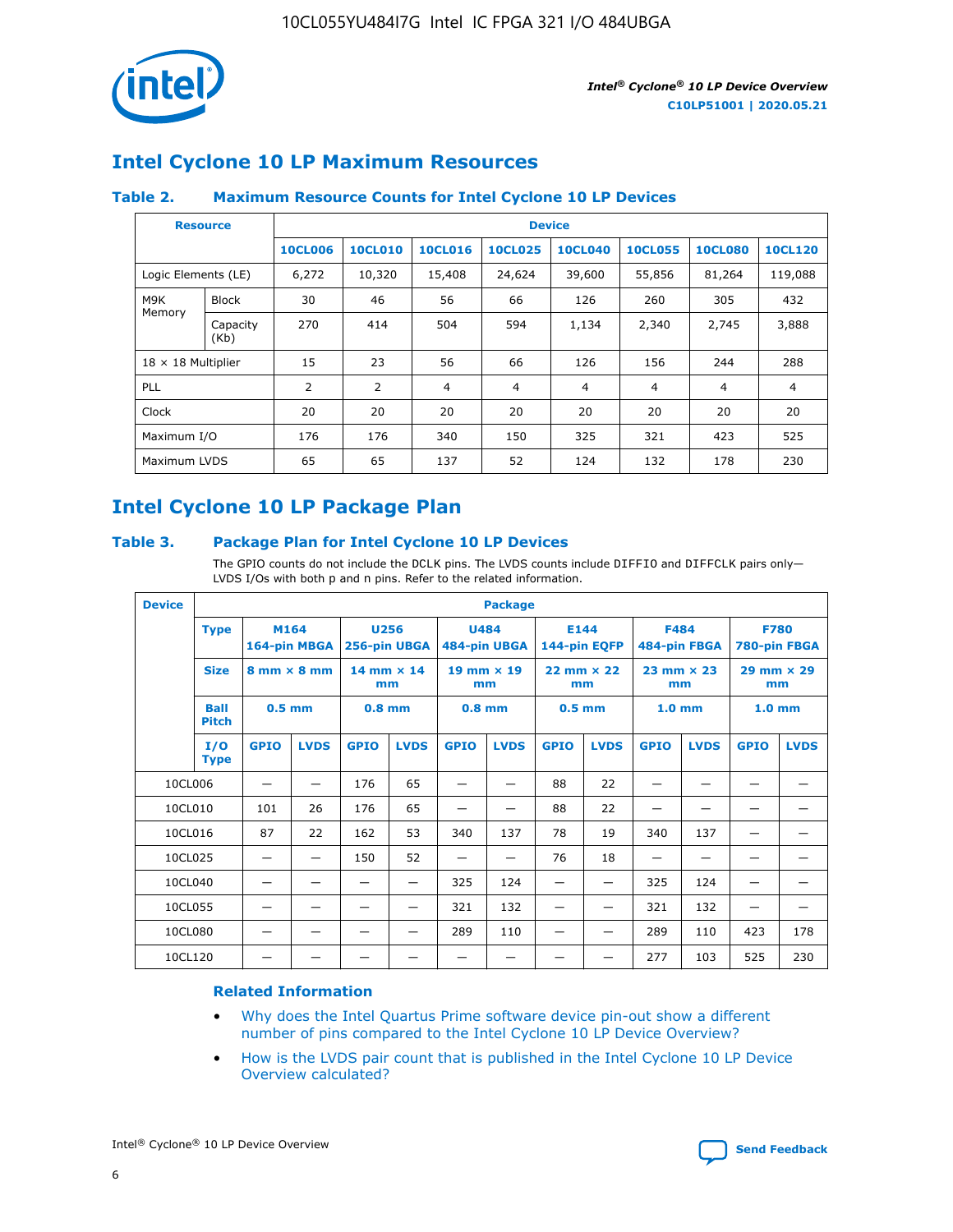*Intel® Cyclone® 10 LP Device Overview* **C10LP51001 | 2020.05.21**



## **Intel Cyclone 10 LP I/O Vertical Migration**

#### **Figure 2. Migration Capability Across Intel Cyclone 10 LP Devices**

- The arrows indicate the migration paths. The devices included in each vertical migration path are shaded. Devices with lesser I/O resources in the same path have lighter shades.
- To achieve full I/O migration across devices in the same migration path, restrict I/O usage to match the device with the lowest I/O count.



*Note:* To verify the pin migration compatibility, use the Pin Migration View window in the Intel Quartus Prime software Pin Planner.

## **Logic Elements and Logic Array Blocks**

The LAB consists of 16 logic elements (LE) and a LAB-wide control block. An LE is the smallest unit of logic in the Intel Cyclone 10 LP device architecture. Each LE has four inputs, a four-input look-up table (LUT), a register, and output logic. The four-input LUT is a function generator that can implement any function with four variables.

#### **Figure 3. Intel Cyclone 10 LP Device Family LEs**



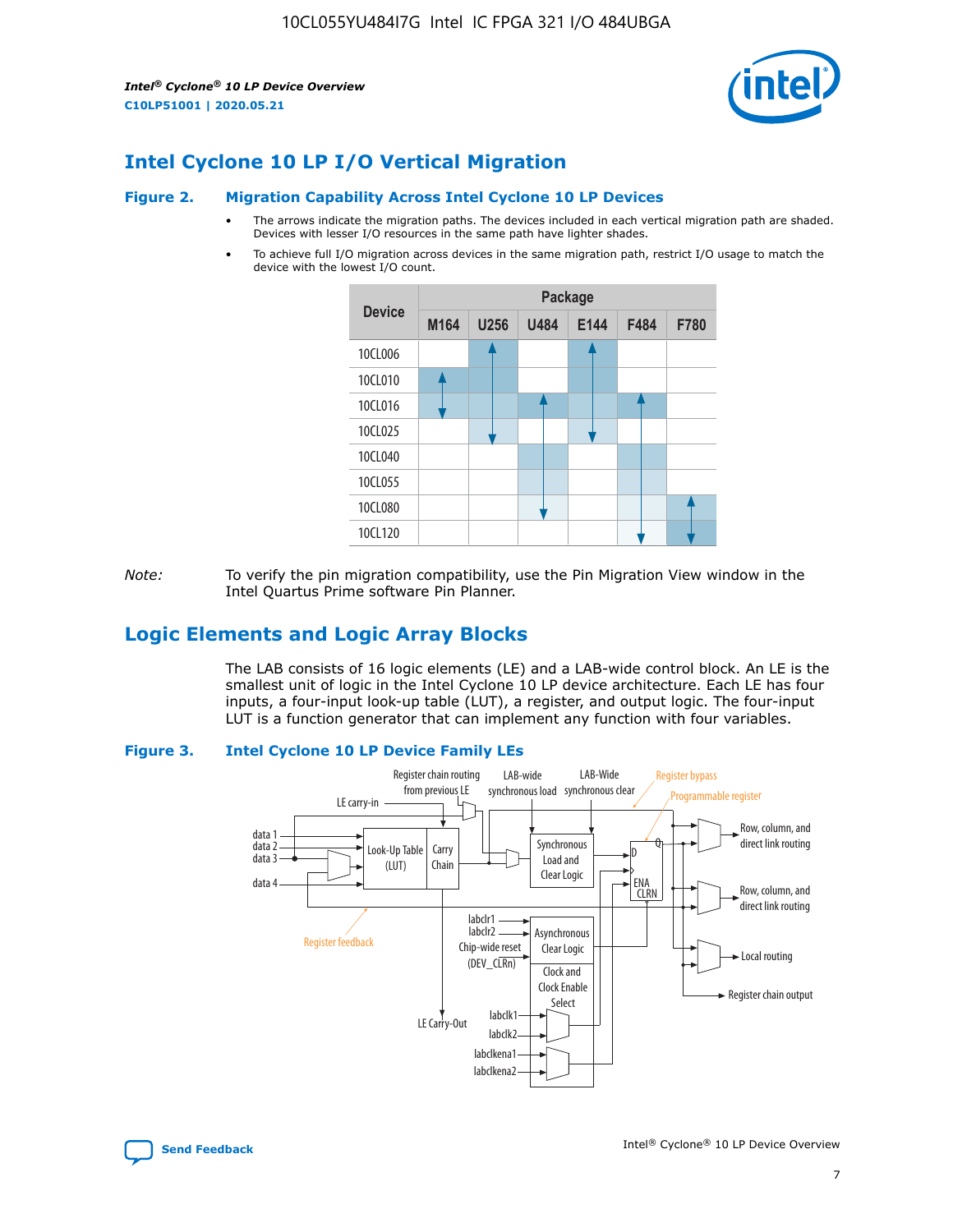

## **Embedded Multipliers**

Each embedded multiplier block in Intel Cyclone 10 LP devices supports one individual  $18 \times 18$ -bit multiplier or two individual 9  $\times$  9-bit multipliers. You can cascade the multiplier blocks to form wider or deeper logic structures.

You can control the operation of the embedded multiplier blocks using the following options:

- Parameterize the relevant IP cores with the Intel Quartus Prime parameter editor
- Infer the multipliers directly with VHDL or Verilog HDL

Intel and partners offer popular DSP IPs for Intel Cyclone 10 LP devices, including:

- Finite impulse response (FIR)
- Fast Fourier transform (FFT)
- Numerically controlled oscillator (NCO) functions

For a streamlined DSP design flow, the DSP Builder tool integrates the Intel Quartus Prime software with MathWorks Simulink and MATLAB design environments.

## **Embedded Memory Blocks**

The embedded memory structure consists of M9K memory blocks columns. Each M9K memory block of a Intel Cyclone 10 LP device provides 9 Kb of on-chip memory. You can cascade the memory blocks to form wider or deeper logic structures.

You can configure the M9K memory blocks as RAM, FIFO buffers, or ROM.

#### **Table 4. M9K Operation Modes and Port Widths**

| <b>Operation Modes</b> | <b>Port Widths</b>                           |
|------------------------|----------------------------------------------|
| Single port            | $x1, x2, x4, x8, x9, x16, x18, x32, and x36$ |
| Simple dual port       | $x1, x2, x4, x8, x9, x16, x18, x32, and x36$ |
| True dual port         | x1, x2, x4, x8, x9, x16, and x18             |

## **Clocking and PLL**

Intel Cyclone 10 LP devices feature global clock (GCLK) networks, dedicated clock pins, and general purpose PLLs.

- Up to 20 GCLK networks that drive throughout the device
- Up to 15 dedicated clock pins
- Up to four general purpose PLLs with five outputs per PLL

The PLLs provide robust clock management and synthesis for the Intel Cyclone 10 LP device. You can dynamically reconfigure the PLLs in user mode to change the clock phase or frequency.

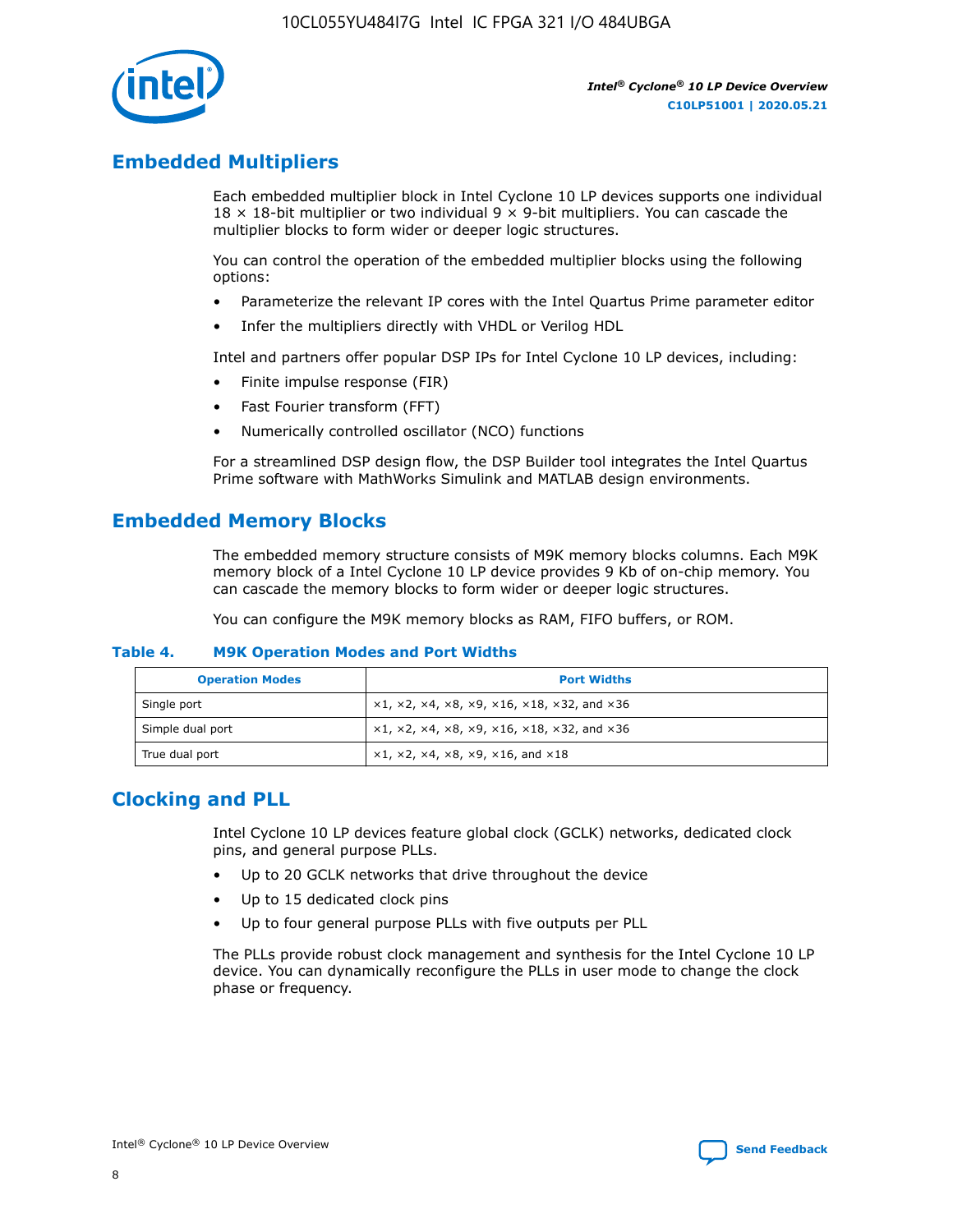10CL055YU484I7G Intel IC FPGA 321 I/O 484UBGA

*Intel® Cyclone® 10 LP Device Overview* **C10LP51001 | 2020.05.21**



## **FPGA General Purpose I/O**

Intel Cyclone 10 LP devices offer highly configurable GPIOs with these features:

- Support for over 20 popular single-ended and differential I/O standards.
- Programmable bus hold, pull-up resistors, delay, and drive strength.
- Programmable slew rate control to optimize signal integrity.
- Calibrated on-chip series termination ( $R<sub>S</sub>$  OCT) or driver impedance matching ( $R<sub>S</sub>$ ) for single-endd I/O standards.
- True and emulated LVDS buffers with LVDS SERDES implemented using logic elements in the device core.
- Hot socketing support.

## **Configuration**

Intel Cyclone 10 LP devices use SRAM cells to store configuration data. Configuration data is downloaded to the Intel Cyclone 10 LP device each time the device powers up.

You can use EPCS or EPCQ (AS x1) flash configuration devices to store configuration data and configure the Intel Cyclone 10 LP FPGAs.

- Intel Cyclone 10 LP devices support 1.5 V, 1.8 V, 2.5 V, 3.0 V, and 3.3 V programming voltages and several configuration schemes.
- The single-event upset (SEU) mitigation feature detects cyclic redundancy check (CRC) errors automatically during configuration and optionally during user  $mode<sup>(1)</sup>$ .

#### **Table 5. Configuration Schemes and Features Supported by Intel Cyclone 10 LP Devices**

| <b>Configuration Scheme</b> | <b>Configuration Method</b>     | <b>Decompression</b> | <b>Remote System</b><br><b>Upgrade</b> |  |
|-----------------------------|---------------------------------|----------------------|----------------------------------------|--|
| Active serial (AS)          | Serial configuration device     | Yes                  | Yes                                    |  |
| Passive serial (PS)         | External host with flash memory | Yes                  | Yes                                    |  |
|                             | Download cable                  | Yes                  |                                        |  |
| Fast passive parallel (FPP) | External host with flash memory |                      | Yes                                    |  |
| JTAG                        | External host with flash memory |                      |                                        |  |
|                             | Download cable                  |                      |                                        |  |

#### **Related Information**

[Configuration Devices](https://www.altera.com/products/configuration-devices/overview.html)

Provides more information about the EPCS and EPCQ configuration devices.

 $(1)$  User mode error detection is not supported on 1.0 V core voltage Intel Cyclone 10 LP device variants.

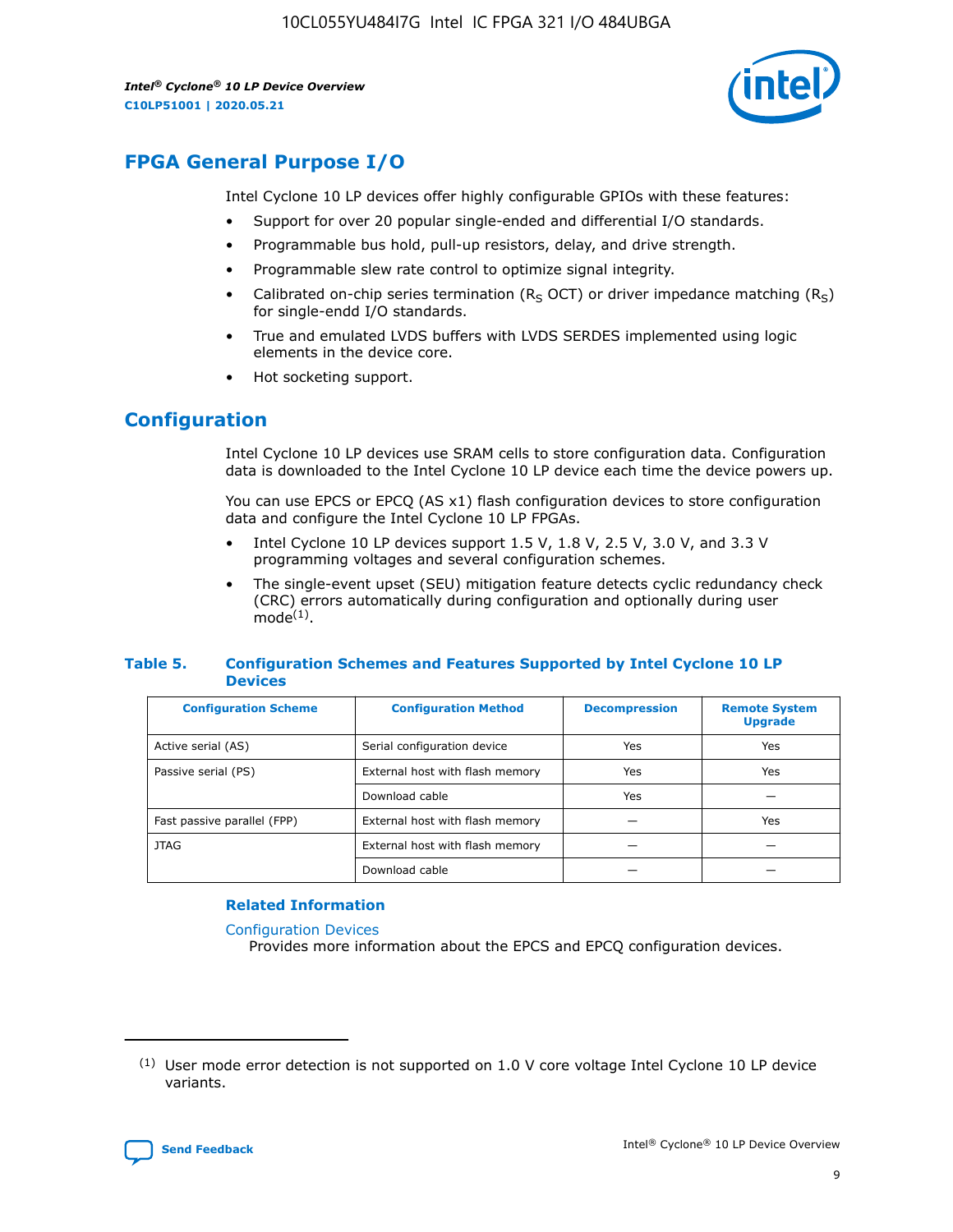

*Intel® Cyclone® 10 LP Device Overview* **C10LP51001 | 2020.05.21**

## **Power Management**

Intel Cyclone 10 LP devices are built on optimized low-power process:

- Available in two core voltage options: 1.2 V and 1.0 V
- Hot socketing compliant without needing external components or special design requirements

To accelerate your design schedule, combine Intel Intel Cyclone 10 LP FPGAs with Intel Enpirion® Power Solutions. Intel's ultra-compact and efficient Intel Enpirion PowerSoCs are ideal for meeting Intel Cyclone 10 LP power requirements. Intel Enpirion PowerSoCs integrate most of the required components to provide you fullyvalidated and straightforward solutions with up to 96% efficiency. These advantages reduce your power supply design time and allow you to focus on your IP and FPGA designs.

#### **Related Information**

#### [Enpirion Power Solutions](https://www.altera.com/products/power/devices.html)

Provides more information about Enpirion PowerSoC devices.

## **Document Revision History for Intel Cyclone 10 LP Device Overview**

| <b>Document</b><br><b>Version</b> | <b>Changes</b>                                                                                                                                                                                                                                                        |
|-----------------------------------|-----------------------------------------------------------------------------------------------------------------------------------------------------------------------------------------------------------------------------------------------------------------------|
| 2020.05.21                        | At the package plan table, added description and related information links that explain how the GPIO<br>and LVDS pins are counted.                                                                                                                                    |
| 2019.12.30                        | Added related information link to the <i>Extended Temperature Device Support</i> page that provides a list of<br>devices that support the extended temperature range, their operational speed grade, and related Intel<br>Quartus Prime settings for timing analysis. |

| <b>Date</b> | <b>Version</b> | <b>Changes</b>   |
|-------------|----------------|------------------|
| May 2017    | 2017.05.08     | Initial release. |